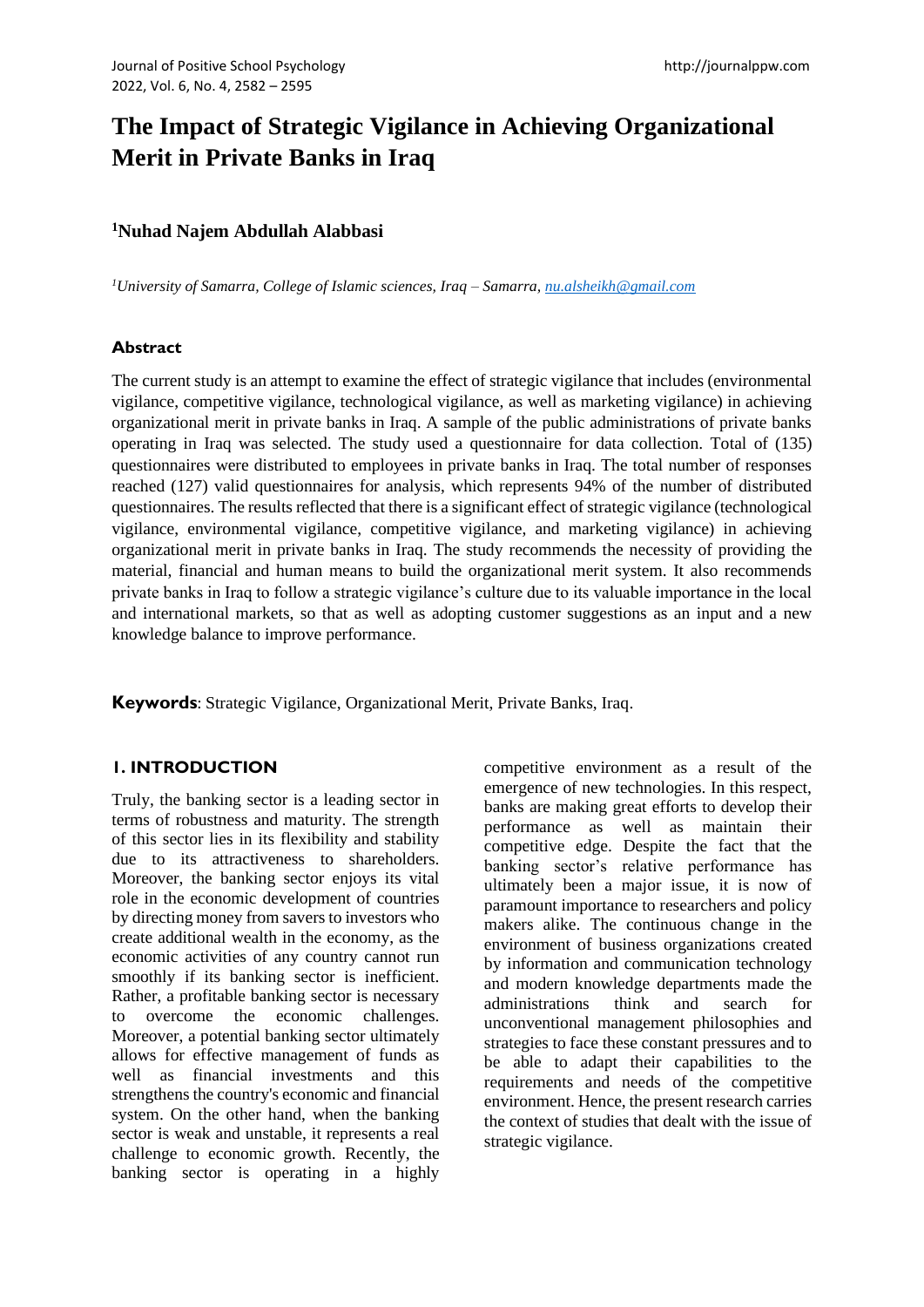## **2. Problem Statement:**

The banking environment is witnessing strong competition in the local as well as international markets, a significant change in the internal and external environment, along with the increasing demands of stakeholders to fulfill the goals, aspirations as well as profits of banks while providing the best innovations and services to customers. This intense competition and the significant change in the internal and external work environment have brought about an increase in the vigilance and focus of banks towards their banking environment in order to maintain customers and provide advanced performance in the field of competition. Therefore, it was necessary to focus on the strategic vigilance due to the fact that it enjoys its role to maintain the survival and continuity of banks in the banking markets. This forced the banks to search for new technologies and methods and keep pace with technological developments to increase their capacity and competitive capabilities in a way that is closer to sustainability and to a greater avoidance of the dilemmas of progress. Therefore, the current study attempted to investigate the effect of strategic vigilance that includes (environmental vigilance, technological vigilance, marketing vigilance, as well as competitive vigilance) on achieving organizational competence in private banks in Iraq.

# **3. Questions:**

Based on the foregoing, the study question can be: What is the effect of strategic vigilance that includes (technological vigilance, environmental vigilance, competitive vigilance, as well as marketing vigilance) on achieving organizational competence in private banks in Iraq?

Four sub-questions are derived, as follows:

1. What is the effect of environmental vigilance on achieving organizational competence in private banks in Iraq?

2. What is the effect of technological vigilance on achieving organizational competence in private banks in Iraq?

3. What is the effect of competitive vigilance on achieving organizational competence in private banks in Iraq?

4. What is the effect of marketing vigilance on achieving organizational competence in private banks in Iraq?

# **4. Research Significance:**

The scientific significance of this study is represented in the lack of Arab literature, studies and research on the subject of the effect of strategic vigilance (technological vigilance, environmental vigilance, competitive vigilance, and marketing vigilance) on achieving organizational competence in private banks in Iraq. This study also contributes to highlighting the importance of strategic vigilance systems, including technological vigilance, environmental vigilance, competitive vigilance, as well as marketing vigilance for private banks so that they can survive, grow and compete through the information provided by the strategic vigilance system for private banks.

From a practical point of view, this study has significant implications for the banking sector, managers, stakeholders, employees and business practitioners in order to enhance their knowledge regarding the effect of strategic vigilance (technological vigilance, environmental vigilance, competitive vigilance, and marketing vigilance) in achieving organizational merit in private banks in Iraq. This study targets the banking sector which is considered an important sector for providing banking service and money circulation in terms of the size of the human element and the vital role in economic development. Consequently, this study enables the banking sectors' decision makers to develop appropriate policies as well as practices that aim at increasing its flexibility and stability on the basis of the highly competitive work environment as well as making more efforts to improve its performance and maintain its competitive edge.

# **5. Study objectives:**

By identifying the problem of the study and its significance, the current study aims to show the effect of strategic vigilance that includes (technological vigilance, environmental vigilance, competitive vigilance, and marketing vigilance) on achieving organizational merit in private banks in Iraq.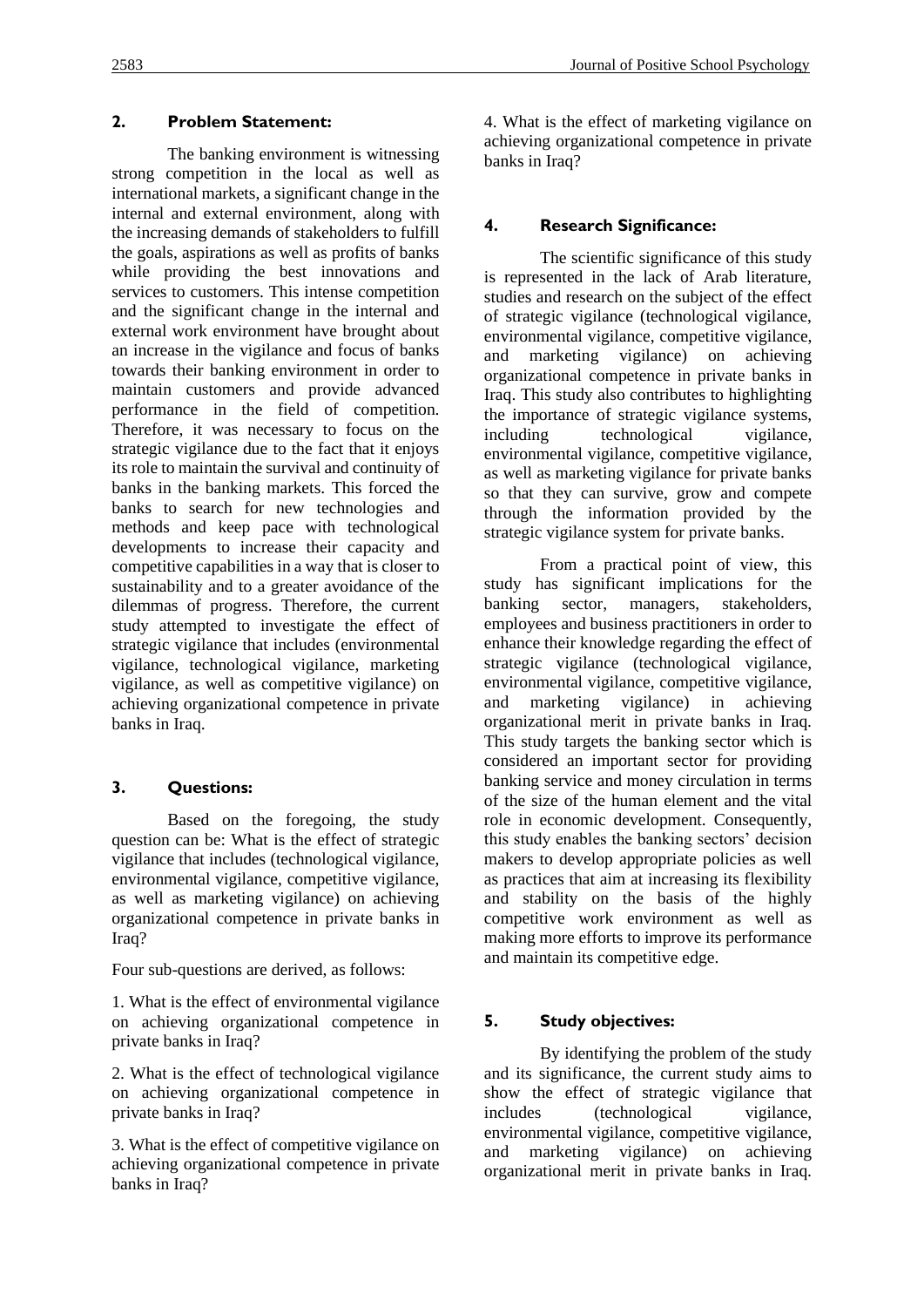From this goal, the following sub-objectives emerge:

1. Revealing the impact of environmental vigilance on achieving organizational merit in private banks in Iraq.

2. Demonstrating the impact of technological vigilance on achieving organizational merit in private banks in Iraq.

3. Revealing the impact of competitive vigilance on achieving organizational merit in private banks in Iraq.

4. Highlighting the impact of marketing vigilance on achieving organizational merit in private banks in Iraq.

## **6. Study model:**

The model of this study has been formulated according to its theoretical framework and field contents in order to highlight the effect of strategic vigilance (technological vigilance, environmental vigilance, competitive vigilance, as well as marketing vigilance) in achieving organizational merit in private banks in Iraq considering that strategic vigilance, along with its factors (technological vigilance, competitive vigilance, environmental vigilance, and marketing vigilance) is an independent variable, and organizational merit is a dependent variable, based on a comprehensive review of previous studies. The model assumes a set of relationships between the study variables. Figure 1 reflects the study model.



Figure 1: *Study model*

Source: Prepared by the researcher

# **7. Hypotheses:**

On the basis of the research model, the following hypotheses were stated:

The 1st main hypothesis:

Ho1: There is no significant effect the level ( $\alpha \leq$ 0.05) of strategic vigilance in terms of its dimensions (technological vigilance, environmental vigilance, competitive vigilance, as well as marketing vigilance) in achieving organizational merit in private banks in Iraq. A number of sub-hypotheses are formed:

The 1st sub-hypothesis:

Ho1-1: There is no significant effect at the level  $(\alpha \leq 0.05)$  for environmental vigilance in achieving organizational merit in private banks in Iraq.

The 2nd sub-hypothesis:

Ho1-2: There is no significant effect at the level  $(\alpha \leq 0.05)$  for technological vigilance in achieving organizational merit in private banks in Iraq.

The 3rd sub-hypothesis:

Ho1-3: There is no significant effect at the level  $(\alpha \leq 0.05)$  for competitive vigilance in achieving organizational merit in private banks in Iraq.

The 4th sub-hypothesis:

Ho1-4: There is no significant effect at the level  $(\alpha \leq 0.05)$  for marketing vigilance in achieving organizational merit in private banks in Iraq.

# **8. Data collection methods:**

1- The theoretical aspect: it has been covered through scientific references, sources, letters, books, magazines and periodicals available in various libraries, in addition to reviewing what is available on the Internet, in an effort to obtain information.

2. The field aspect of the study: the data and information were obtained and accessed through the questionnaire, which is an essential pillar in data collection.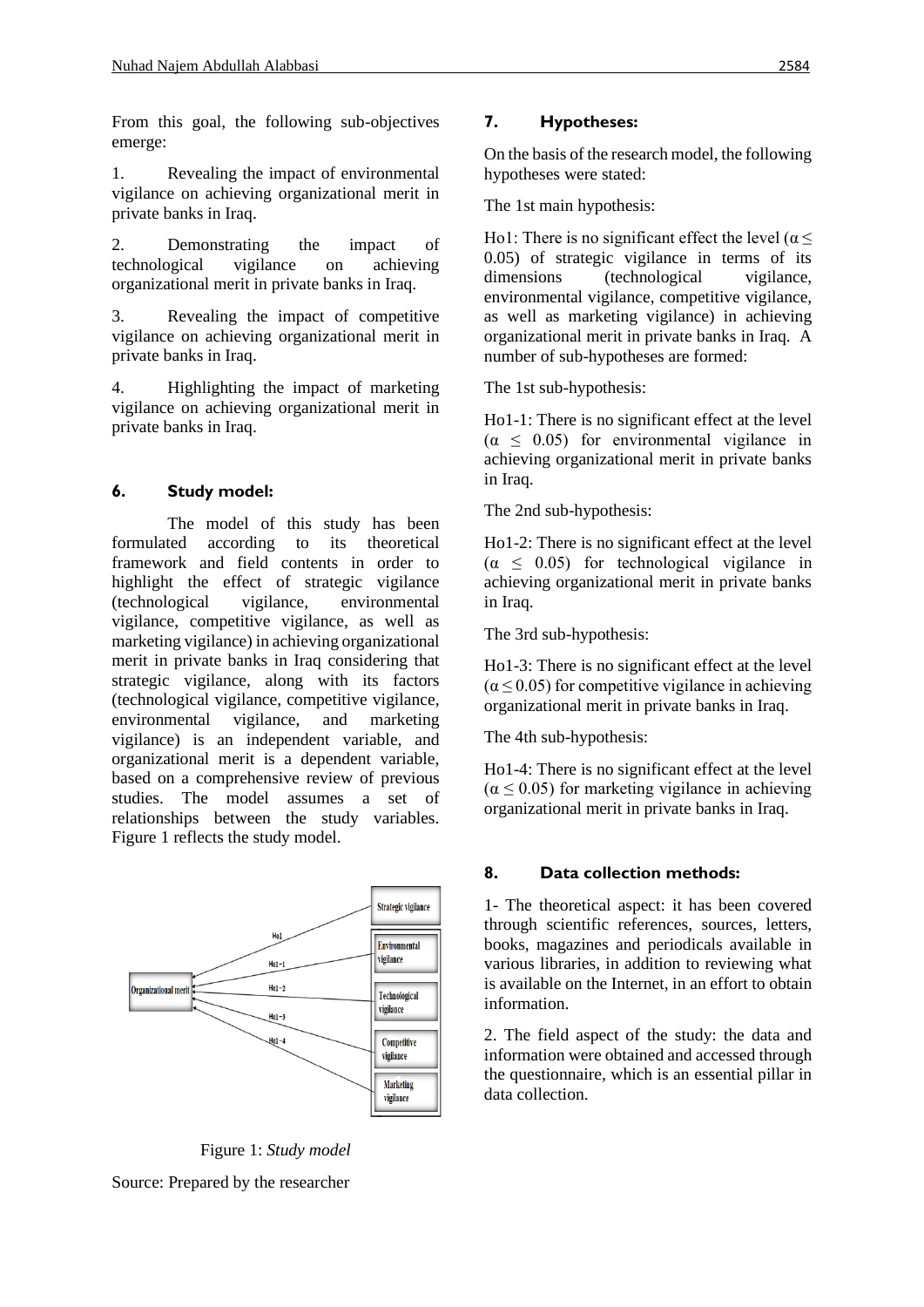### **9. Theory and previous studies**

#### 9.1 Theoretical background:

This section tries to present an overview of the variables of the study, by defining and displaying the importance and dimensions of the variables of the current study, as this study focuses mainly on strategic vigilance that includes (technological vigilance, competitive vigilance, environmental vigilance, and marketing vigilance) and organizational merit.

#### 9.1.1 Strategic vigilance:

Strategic vigilance is a continuous as well as collective process conducted by a number of individuals, either voluntarily or planned, who track and then employ the anticipated information concerning anticipated changes related to the external environment mainly to provide job opportunities and reduce the proportion of risks (Jalod, Hasan & Hussain, 2021). Moreover, strategic vigilance is defined as a continuous collective process implemented by a number of individuals to track and use proactive information concerning changes that are possibly to happen in the external environment of the company, i.e. knowing and discovering all the variables and developments that occur to create job opportunities as well as reduce risks and uncertainty (Karima& Zohra, 2021).

From the perspective of organizations, strategic vigilance is like the two senses of hearing and sight, through tracking important and useful information and monitoring its suitability with the organization's work environment to take correct decisions towards it (AlSayegh, AlShammary&AlKariawy, 2017). The importance of strategic vigilance is evident in that it permits financial vigilance to ultimately achieve abundance, as the information collected has the potential to develop the technical characteristics of the service or product such as cost and quality. In addition, strategic vigilance allows the communication of information across different organizational levels, and its significance is also represented in the fact that it is viewed as an important strategy for organizations (Karima& Zohra, 2021).

Strategic vigilance is an activity concerned with following up and knowing the variables of the work environment surrounding the activities of the organization, alerting and preparing for all events and using the joints of development that enable the survival and competitiveness of the organization and the competence of decision makers (Taussig Markus, 2018). Strategic vigilance is one of the methods and pillars of vigilant and prudent management to face challenges and ways of progress, continuity and survival in an environment that competes with information and digital technology, to face future risks, prepare for it, keep pace with the external environment and leave the mark of competition and confrontation, and control as much as possible the variables of success.

According to (Lesca, 1997), strategic alertness is known by a number of characteristics: (1) Collective intelligence: This is represented in observing a group of individuals for cues in the environment and comparing them in order to form their own meaning, communication and interaction between members of the group while paying attention to the behavioral rules related to the work. (2) Anticipation: By looking for intuitive features wherein the organization should present clarifications as illumination on the characteristic. (3) Strategy: It is associated with one-time decisions that ultimately do not contain any model, as they are based on experience while taking into account incomplete information. These decisions also enjoy a significant effect on the competitiveness of the organization.(4) Environment: It is not an abstract concept, or in a sense, a statistical thing, but rather it is a set of factors that affect it. Therefore, they are beneficial in practice, particularly in case of targeting strategic vigilance. (5) Volunteering: Strategic vigilance is a voluntary process by searching for information with keen interest. Moreover, strategic vigilance is seen as an uncontrolled behavior. (6) Creativity: this is achieved through the understanding of early cautious signals that can ultimately be interpreted from the information obtained as well as associated with the element of creativity. This information does not ultimately describe any particular event or action that was previously done, but it allows individuals to formulate hypotheses for a deep future vision.

Many researchers and academics in the field of management have pointed out that there are 4 main dimensions related to strategic vigilance: technological vigilance, competitive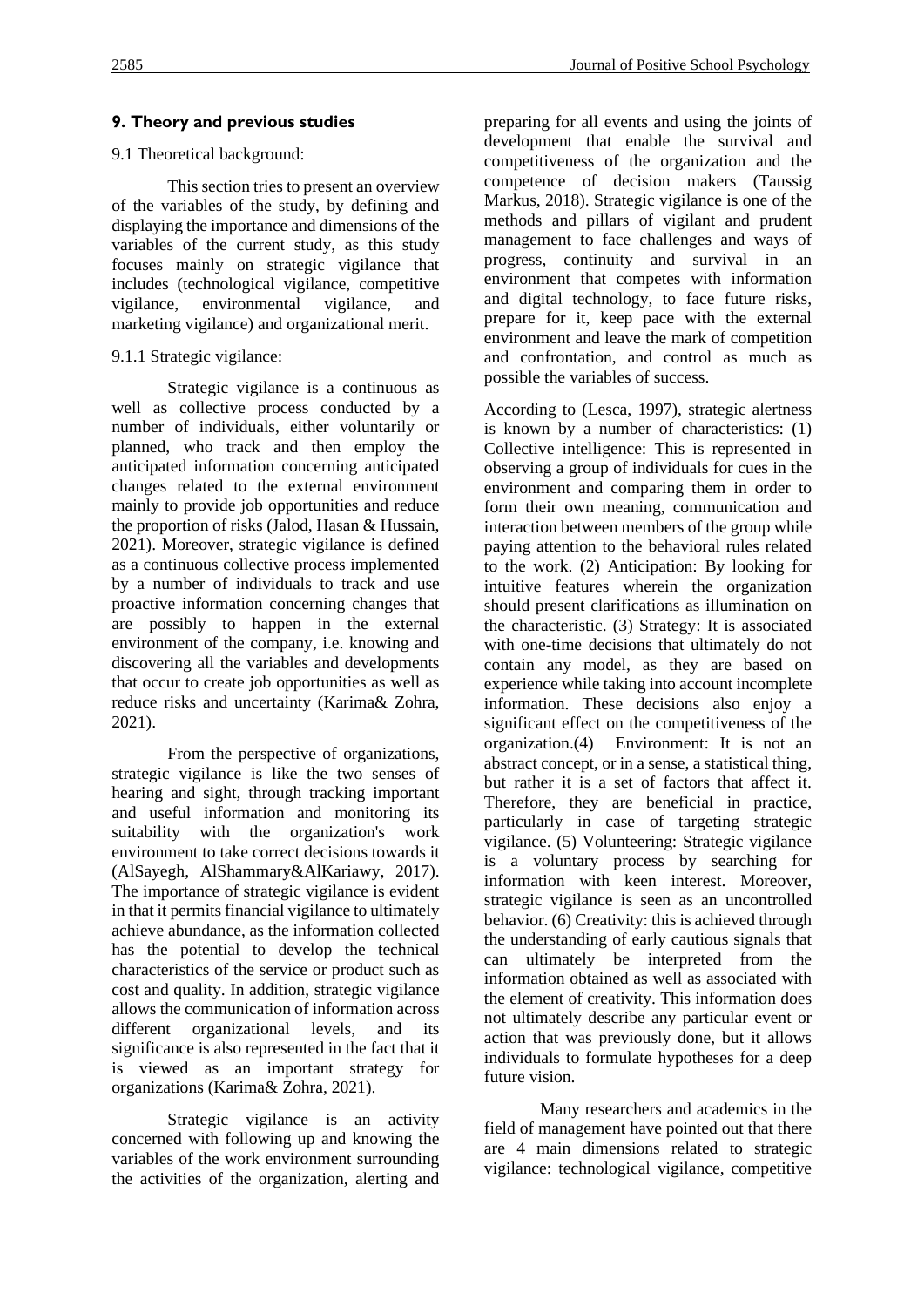vigilance, environmental vigilance, as well as marketing vigilance, as they are discussed in the following sections:

(Bettahar&Aggoun, 2021; Ensaad, Gomeri&Ensaad, 2020; Dugam, H.2015; Hindi & Abdullah, 2020; Jalil& Ahmed, 2020; Mahmood, Faris& Al-Dahan, 2020; Othman, 2021; Sunds, 2016 )

1. Environmental vigilance: This type of vigilance aims at continuous monitoring. This is done by collecting data concerning all environmental events as well as developments that happen to organizations as well as their surroundings. Implementing environmental vigilance is really a challenging task for all organizations. Thus, organizations must treat the information with great concern in terms of its analysis, processing and transmission to decision makers in order that they can identify basic and important information regarding the environment (Karima& Zohra, 2021). It is considered as one of the important dimensions represented by the general external environment that affects the life and work of the organization and which could be a source of threat that affects the activity or provide opportunities that can be invested. It includes monitoring the laws, legislation and conditions regulating the market, following up and realizing the changes of society within the external environment, social differences, consumption habits and tastes, the displacement of population centers, and keeping in line with a regular and vigilant framework with the political environment and market economies, dealing with them carefully, making them the focus of attention and seizing opportunities for returns from them to achieve goals.(Bettahar&Aggoun, 2021(.

2. Technological vigilance: This type of vigilance denotes what organizations do concerning monitoring as well as analyzing the scientific and technological environment so as to identify real opportunities and threats. This allows organizations to learn about new technologies concerning their work activity and, at the same time, work to enhance competitiveness in case they are invested through obtaining technological innovations. This is achieved by transferring as well as using scientific and technological information to bring about positive changes in products, services, methods and production. Thus, organizations seek to bring about advantages in production over their serious competitors (Karima& Zohra, 2021). They are efforts, means and steps taken to collect technical and technological information used by competitors, which are analyzed, treated and developed in a way that positively affects the future and present of the organization. (Sundes, 2016).

3. Competitive vigilance: This term denotes an activity that ultimately allows the organization to determine its present and real position and potential competitors as well as the competing environment. This is done by collecting information obtained when analyzing the industry and analyzing the competition. Competitive vigilance can also be defined as the activity through which an organization knows about its current as well as potential competitors and all their policies. It is mainly related to the environment in which the actual competing organization develops. This is done by collecting information classified as quantitative information and qualitative information. Quantitative information relates to competitors' current performance, strategies, new goals, capabilities, and assumptions that govern competitors' actions and decisions. On the other hand, qualitative information relates to research and development efforts, relationships with new suppliers, markets, new products, and new technology. Therefore, organizations are required to ensure competitive information because it allows to determine the direction of their products and services and to identify competitors that most threaten them. (Fadhiela& Ali, 2018). It is the pursuit to ensure survival and continuity, explore opportunities and invest them, follow up and know the changes that occur in competitors' structures of resources and operations, monitor quantitative information about the efficiency and capabilities of competitors and their strategies, as well as qualitative information about the relationships and development of competitors' services and products, to form an abundance of information that allows making decisions with certainty and directed towards target. (Lomjenovic&Stilin, 2017).

4. Marketing vigilance: Marketing vigilance refers to the process of searching, processing as well as distributing information concerning the organization's markets. This is achieved by following up on consumer behavior, market development, along with introducing and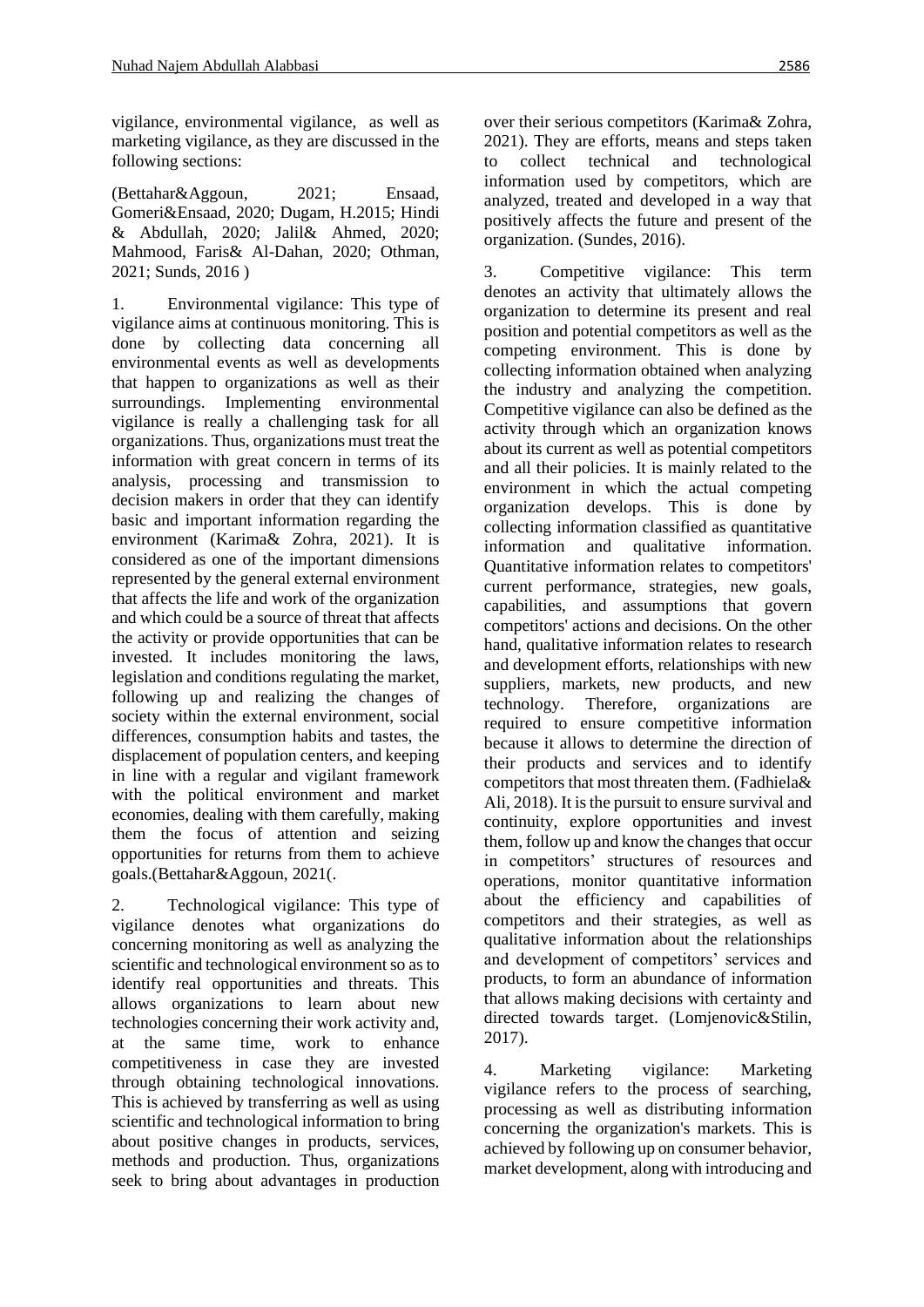presenting new products. Marketing vigilance focuses on the continuous changing needs of customers in the long term, the strengthening of the connection between the organization and customers, the development or development of new products, the development of the relationship between suppliers as well as the organization, and the possibility of the organization obtaining the products requested by the organization from the supplier at a lower cost. Marketing vigilance also seeks to identify current and potential customers and study their needs and aspirations in an attempt to satisfy them better than competitors and seeks to increase the competitiveness of the organization. Marketing vigilance allows discovering new markets, suggesting new products to customers, and following up on new product launches (Fadhiela& Ali, 2018).Marketing vigilance is also a commercial activity concerned with monitoring market developments and consumer behavior, studying the relationship with customers and suppliers, and growth rates to introduce a new product or add improvements to the organization's output to improve performance and maintain competitiveness and customers. (Dugam, H.2015)

9.1.2. The most important advantages of strategic vigilance for business organizations:

From the financial side, it achieves abundance because the information collected is able to improve the technical characteristics of the product in terms of quality and reduce costs.

• Vigilance allows prediction of future dilemmas and problems that the organization may face, and thus the ability to be vigilant and the possibility of addressing them.

It allows the circulation and transmission of information across all organizational levels of the organization. It also allows continuous monitoring of their environments.

• A strategic means that helps management in detecting threats and opportunities likely to benefit the organization and through which the organization changes its strategies and competitive position.

9.1.3 Organizational merit:

Organizations develop their capabilities to bring about change in their organizational strategies to shift from traditional patterns to modern patterns and to sustain the fit between the organizational structure, competencies and processes by demonstrating worthy capabilities and innovative ways to perform tasks and generate ideas and behaviors of value and returns that differ from the performance of peers that achieve organizational efficiency and raise the organization to enhance its logistic position and improve its activities. (Karima, K., & Zohra, D.2021).

Organizational competence is known as the potential to perform efficiently and effectively, as well as the potential to respond to possible changes and challenges that may happen in the work environment (Porter &Trifts, 2014). Organizational competence is also defined as a set of positive factors that make employees suitable for work at the right time and place, such as personal factors and acquired factors from the work environment (HoseinPour&KermanShahi, 2017). The merit of employees comes within the concept of distinguishing one employee from another, and that distinction can only be achieved by relying on the elements of excellence, a sense of responsibility and positive constructive behaviors, including the possession of qualifications, abilities, experiences and skills that other employees do not possess (Porter &Trifts, 2014).

The merit is the unprecedented performance, perception, values and behavior that is different and worthy of superiority among peers in the workplace.According to (HoseinPour&KermanShahi, 2017), there are three main characteristics of organizational merit, as follows:

1. Implicit characteristic: It indicates that merit is positive factors, components and motives that are deep and rooted in the employee's personality in a way that enables him to predict and perform behavior in many situations and job tasks. Merit is considered to have implicit characteristics and qualities of the employee and refers to ways of acting, thinking or generalizing across situations and employing them in the practical aspect, and is characterized by its stability for a reasonable period of time.

2. The causal relationship characteristic which indicates that merit can cause or predict behavior and performance. It predicts motives,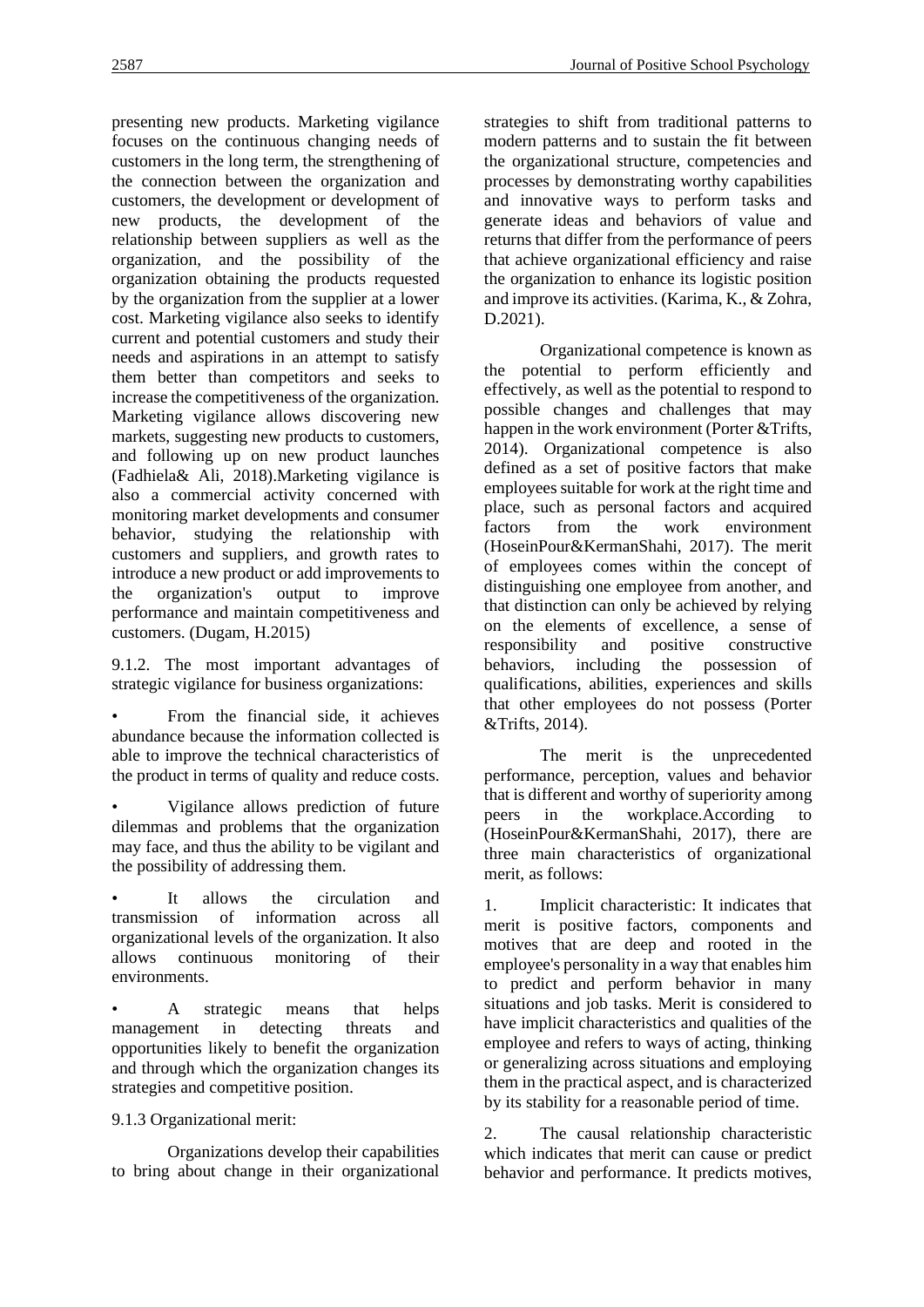traits, and self-concept of behavioral skills. Thus, it predicts the results of work performance. Merit always includes individual intentions and is the motive that causes behavior in the direction of an outcome. For example, merit always includes information and skills that serve as the engine or driving force for information or skill that is used within the work environment such as the cause and effect relationship, accidents or expectations that the worthy employee follows to explain cases and find the appropriate path that he will adopt to achieve stability and success.

3. The normative reference characteristic: This characteristic indicates that the merit can predict the person or persons who are good or not good at doing a job, according to a specific scale, standard or specification. The normative reference is a very important matter in its definition of merit, as the characteristic is not considered merit unless it reports something that has an important meaning for organizations, as the characteristic that does not lead to a difference in performance is not merit and should not be used to evaluate individuals as it is considered as a standard of progress for the level of performance and job requirements for showing executive excellence.

#### 9.2 Previous Studies:

1. Jalod, Hasan & Hussain, 2021): This study attempted to manifest the effect of strategic vigilance (marketing vigilance, technological vigilance, environmental vigilance as well as competitive vigilance) on the performance of entrepreneurship (management structure, strategic orientation, resource orientation, reward philosophy, as well as entrepreneurial culture) for managers in the (Ur) Iraqi public company. The study sample included (123) managers in that company. It found a list of results, most notably that there is a significant impact of strategic vigilance on the performance of entrepreneurship. Moreover, the Iraqi public company's departments (Ur) are concerned with the requirements of strategic vigilance. The study emphasized that the company should effectively adopt a modern information system with advanced technologies capable of collecting data related to customers and updating them continuously to support decision makers with information that enhances the state of vigilance, caution and attention to them and interpreting weak signals coming from the environment at all times with high accuracy.

2. (Alshaer, 2020): This study attempted to highlight the impact of strategic vigilance (technological vigilance, environmental vigilance, competitive vigilance, as well as marketing vigilance) on organizational prowess in Jordanian commercial banks. Moreover, a random sample of (217) managers was selected. The study tool was applied to the sample and (171) questionnaire copies were retrieved. It concluded with a number of results, most notably the presence of a positive impact of strategic vigilance (technological vigilance, environmental vigilance, competitive vigilance, and marketing vigilance) on organizational prowess. It recommended that organizations employ committees as well as teams specialized in strategic vigilance. They should also provide them with all the necessary resources and technology.

3. (Hamid & Ibrahim, 2019): This study attempted to know the connection that links competitive intelligence with entrepreneurship performance through strategic vigilance (marketing vigilance, technological vigilance, competitive vigilance, environmental vigilance) as a mediating variable for a sample of civil colleges in Baghdad. The study sample targeted 10 Iraqi private colleges, consisting of (133) members of the Colleges Council. Research data was collected by means of a questionnaire as a data collection tool. Moreover, the study found a list of results, most notably that there is a strong impact of competitive intelligence as well as strategic vigilance (technological vigilance, competitive vigilance, marketing vigilance, environmental vigilance) on entrepreneurship performance, in addition to the role of strategic vigilance (technology vigilance, marketing vigilance, competitive vigilance, environmental vigilance) as a mediating variable between competitive intelligence and entrepreneurial performance.

4. (Fadhiela& Ali, 2018): Due to developments and changes in the marketing and competitive environment and economic, political and environmental variables, this study attempted to highlight the role of strategic vigilance (technological vigilance, environmental vigilance, competitive vigilance, and marketing vigilance) in operational performance in the banking sector. Four banks were selected: the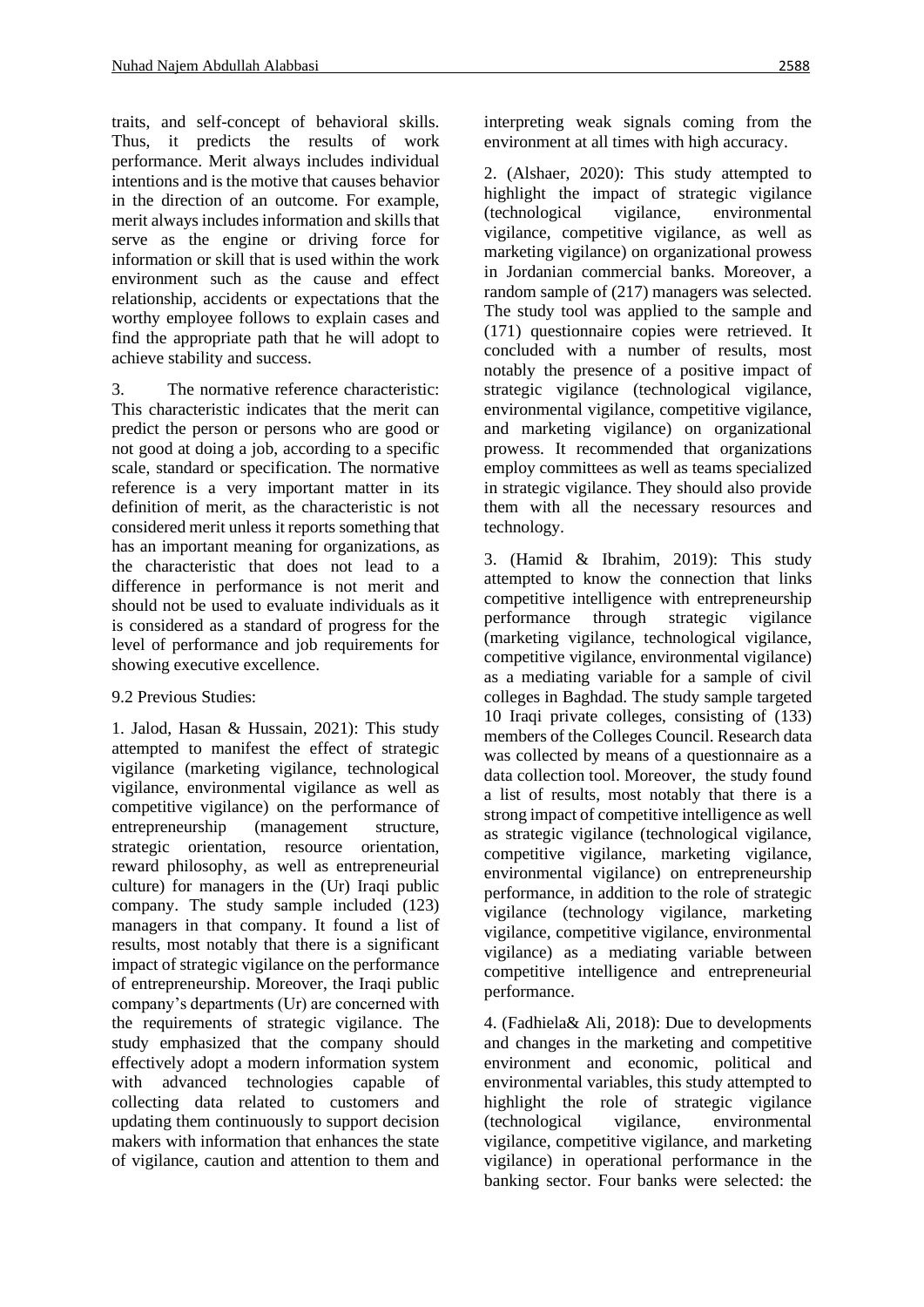North Bank, the Arabian Gulf, the Middle East, and the National Bank for Investment and Finance. The descriptive approach was used on an objective sample of managers of departments and sections in these banks. (40) questionnaire copies were distributed to the research sample. Moreover, (37) copies were retrieved, while there were (3) invalid questionnaires due to lack of information.The results of the research reflected the existence of an effect of strategic vigilance (technological vigilance, environmental vigilance, competitive vigilance, and marketing vigilance) on operational performance.

5. Idris & Al-Rubaie, 2013): The mission of this study is to examine the effect of strategic learning on strategic vigilance (environmental vigilance, competitive vigilance) at Elba House in Jordan. The data were ultimately collected through a questionnaire. The number of respondents was (55) individuals. The results of the study indicated that strategic learning (knowledge distribution, knowledge creation, knowledge interpretation, and knowledge implementation) has a significant impact on strategic vigilance (environmental vigilance and competitive vigilance) in Elba House in Jordan.

### **10. Discussing the relationship, distinction and difference of the study from previous studies:**

1. Previous studies included the two topics of strategic vigilance and organizational merit separately and did not combine them in an independent study.

2. Previous studies dealt with strategic vigilance and its sub-factors and dimensions, as this is an indication of the consistency and overlap of the research variables that were identified in its scheme.

3. This study differed from previous studies as it is the first study to link these two variables.

4. It also differs from previous studies regarding the goals that it sought and the different topics that it dealt with and included.

#### **11. Methodology:**

This study used a questionnaire for data collection. The questionnaire included employees of private banks in Iraq. The size of the current study sample was (135) workers in private banks in Iraq. Consequently, (135) questionnaires were distributed to workers in private banks in Iraq. The total number of responses was (127) valid questionnaires for analysis, which represents 94% of the number of distributed questionnaires. The questionnaire questions were developed through a comprehensive review of relevant previous studies. Furthermore, all questionnaire questions were ultimately measured using a 5-point Likert scale.

## **12. Data analysis and study results:**

The current study adopted the descriptive analytical method in order to analyze the data as well as information of the study. The analysis included three main tests: analyzing the answers, testing the tool reliability, and testing the study hypotheses, for the purpose of determining the results and identifying the most prominent indicators to test the acceptance or rejection of the hypotheses as follows:

12.1 The answers to the study questions: An analysis

This part embodies a description of the study variables and items including strategic vigilance (technological vigilance, environmental vigilance, competitive vigilance, as well as marketing vigilance) and organizational merit. The statistical methods include arithmetic mean, standard deviation as well as the relative importance concerning each paragraph of the questionnaire which was calculated in order to know the real attitudes of the sample members towards the variables of the current study model, as follows:

## First: Strategic Vigilance

Strategic vigilance in the current study is an independent variable, as it includes four main dimensions: technological vigilance, competitive vigilance, environmental vigilance, as well as marketing vigilance. Table 1, 2, 3, 4 shows the analysis of the answers related to the dimensions of strategic vigilance, as follows: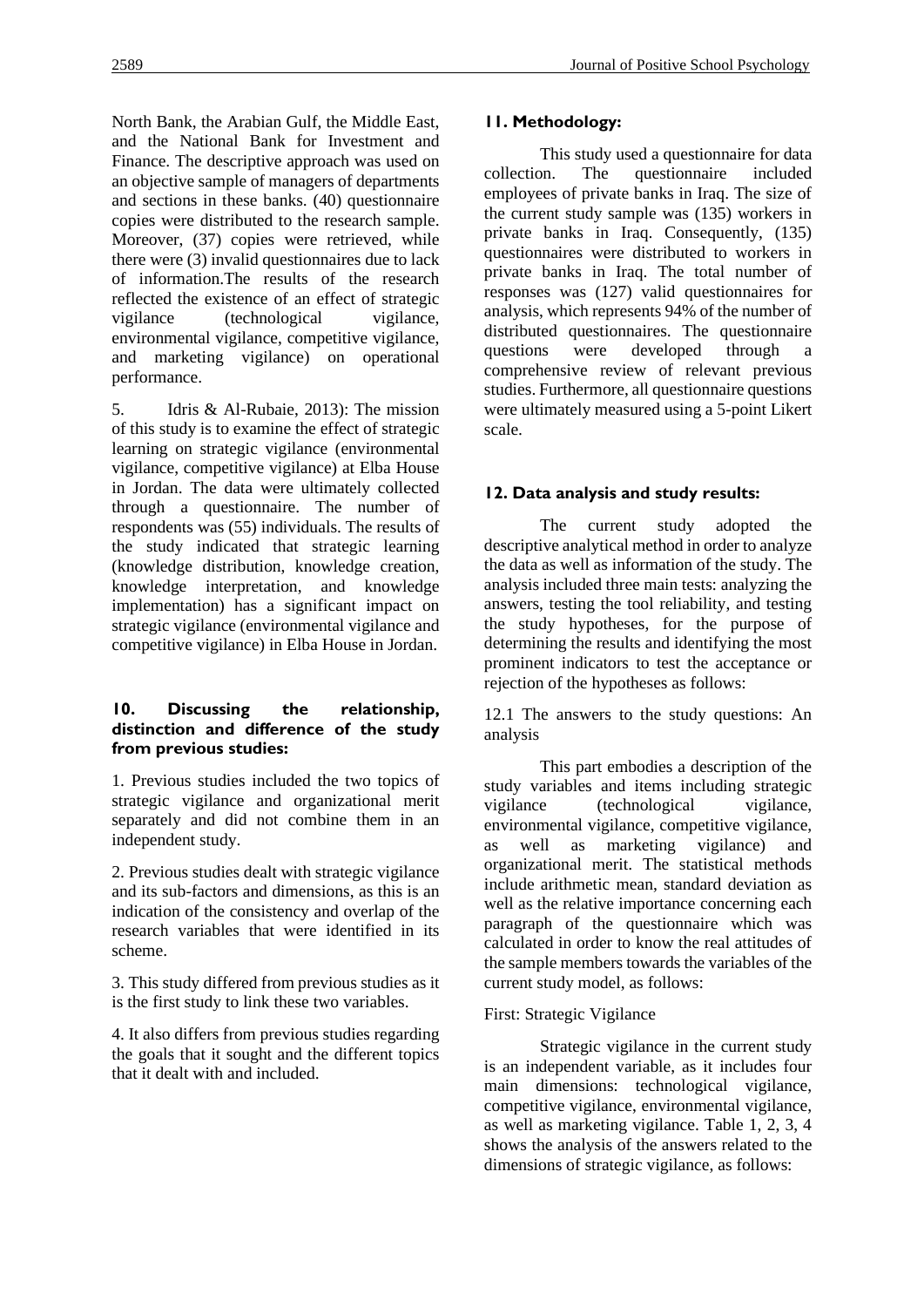| No.            | Paragraph                                                                                                                                            | <b>Arithmetic</b><br>mean | <b>Standard</b><br>deviation | <b>Relative</b><br>importance |
|----------------|------------------------------------------------------------------------------------------------------------------------------------------------------|---------------------------|------------------------------|-------------------------------|
|                | Decision makers watch for random, unexpected or<br>weakly signaled events.                                                                           | 3.90                      | 1.026                        | High                          |
| 2              | Bank management acts in a conscious response to<br>situational events.                                                                               | 3.98                      | 911.                         | High                          |
| 3              | The management of the bank adapts to the state's<br>ideology, economic philosophy and the prevailing<br>laws.                                        | 4.00                      | 1.145                        | High                          |
| $\overline{4}$ | The Bank seeks to contribute effectively to the<br>protection of the environment through participation in<br>environmental conferences and seminars. | 3.98                      | 970.                         | High                          |
| 5              | The Bank bears a social and environmental<br>responsibility that enhances customers' confidence in<br>the Bank.                                      | 4.18                      | 839.                         | High                          |
| 6              | The Bank seeks to achieve sustainable environmental<br>and social performance.                                                                       | 4.51                      | 690.                         | High                          |
|                | <b>Total mean</b>                                                                                                                                    | 4.09                      | 0.704                        | High                          |

| Table No. (1): Analysis of the answers to the study questions related to environmental vigilance |  |  |
|--------------------------------------------------------------------------------------------------|--|--|
|                                                                                                  |  |  |

Table (1) relects the relative importance concerning the general mean of the environmental vigilance paragraphs, as all of them were high and with a mean (4.09), and a standard deviation of (0.704).

Table No. (2): *Analysis of the answers related to technological vigilance*

| No.            | Paragraph                                                                                                                                     | <b>Arithmetic</b><br>mean | <b>Standard</b><br>deviation | <b>Relative</b><br>importance |
|----------------|-----------------------------------------------------------------------------------------------------------------------------------------------|---------------------------|------------------------------|-------------------------------|
|                | The Bank monitors all that is new in the field of<br>banking service provision.                                                               | 4.26                      | 752.                         | High                          |
| $\overline{c}$ | The Bank is working to bring about positive<br>changes and modern methods of providing banking<br>services using the best scientific methods. | 4.08                      | 920.                         | High                          |
| 3              | The bank's management is keen to continuously<br>train employees on new technologies.                                                         | 4.32                      | 843.                         | High                          |
| 4              | The bank seeks to purchase the latest technologies<br>to speed up customer transactions.                                                      | 4.12                      | 848.                         | High                          |
|                | The bank seeks to obtain the latest technological<br>developments in its field.                                                               | 3.74                      | 1.187                        | High                          |
|                | <b>Total mean</b>                                                                                                                             | 4.10                      | 0.627                        | <b>High</b>                   |

Table (2) shows the relative importance of the general mean of the items of technological vigilance, as all of them were high, with a mean (4.10), and a standard deviation of (0.627).

| Table No. (3) Analysis of the answers related to competitive vigilance |  |  |  |
|------------------------------------------------------------------------|--|--|--|
|------------------------------------------------------------------------|--|--|--|

| No.                  | Paragraph                                                                                                                            | <b>Arithmetic</b><br>mean | <b>Standard</b><br>deviation | <b>Relative</b><br><i>importance</i> |
|----------------------|--------------------------------------------------------------------------------------------------------------------------------------|---------------------------|------------------------------|--------------------------------------|
| I                    | The bank's management carefully monitors the<br>movements of other banks and works to be<br>proactive in providing banking services. | 4.26                      | 775.                         | High                                 |
| $\vert$ <sub>2</sub> | The bank's management is characterized by the<br>ability to maintain and pay attention and not ignore<br>competitors' moves.         | 4.04                      | 943.                         | High                                 |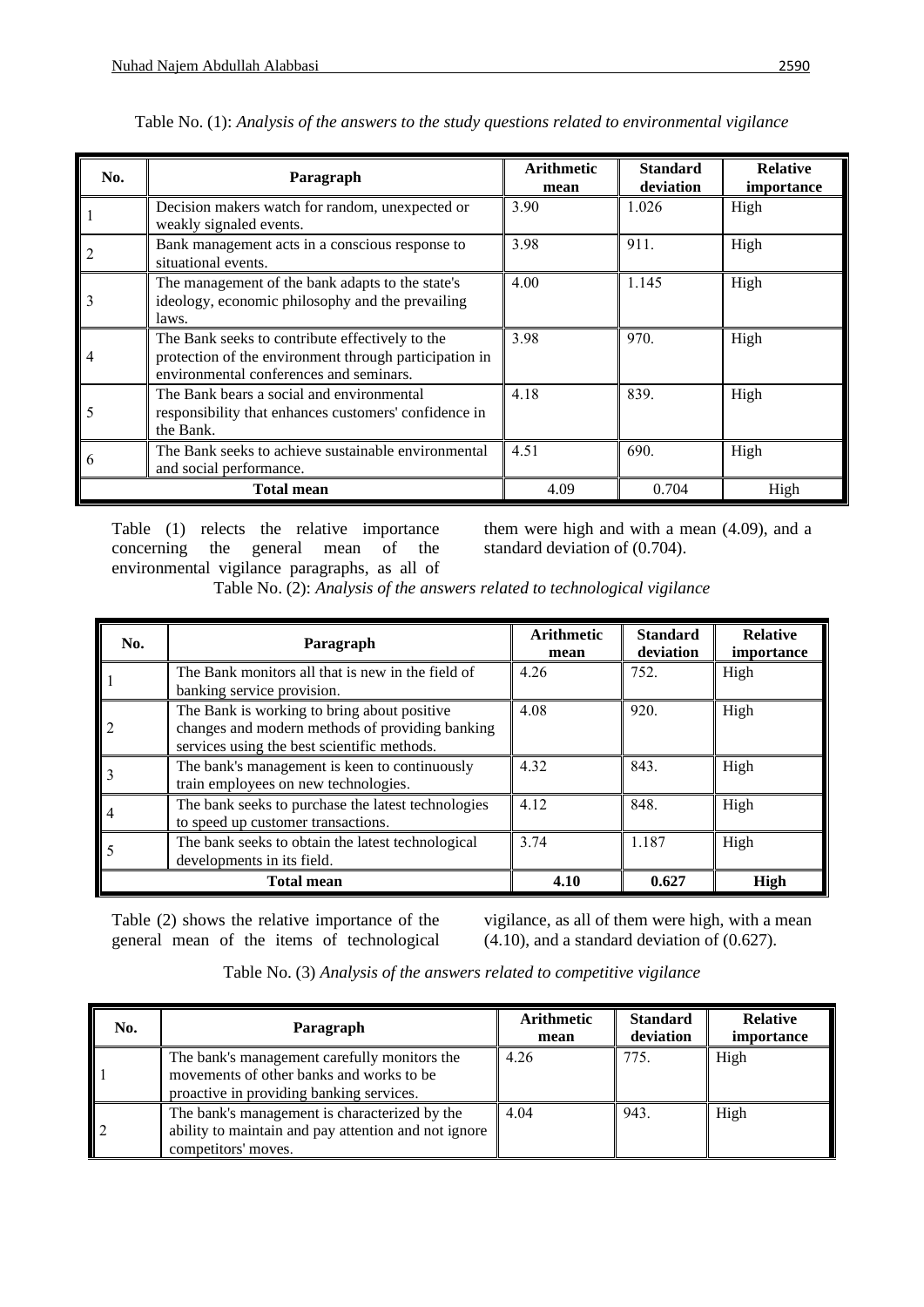|                   | The Bank's management evaluates its services with $\parallel$ 4.20<br>reference and corrects them.                                                 |      | 922.  | High        |
|-------------------|----------------------------------------------------------------------------------------------------------------------------------------------------|------|-------|-------------|
| 4                 | There is competitive intelligence in the bank to<br>know the direction of audience and competitors.                                                | 4.14 | 990.  | High        |
|                   | The bank's management uses competitive<br>strategies (lower cost, differentiation, higher<br>quality, faster delivery) depending on the situation. | 4.15 | 811.  | High        |
| <b>Total mean</b> |                                                                                                                                                    | 4.15 | 0.727 | <b>High</b> |

Table (3) reflects the relative importance of the general mean of the paragraphs of competitive vigilance, all of which were high. They got a mean (4.15), and a standard deviation (0.727).

Table No. (4): *Analysis of the answers to the study questions for marketing vigilance*

| No. | Paragraph                                                                                                                  | <b>Arithmetic</b><br>mean | <b>Standard</b><br>deviation | <b>Relative</b><br>importance |
|-----|----------------------------------------------------------------------------------------------------------------------------|---------------------------|------------------------------|-------------------------------|
|     | The Bank has sufficient financial resources to meet<br>its various obligations.                                            | 4.12                      | 803.                         | High                          |
|     | The Bank's management has the ability to identify<br>the gap between its services and market needs.                        | 3.93                      | 864.                         | High                          |
|     | The Bank seeks to adopt methods of providing<br>services that meet the requirements of customers.                          | 4.11                      | 788.                         | High                          |
| 4   | The bank must be flexible in its efforts and<br>energies towards those target markets, avoiding<br>competitive viewpoints. | 4.12                      | 858.                         | High                          |
|     | The bank shall develop a marketing strategy for<br>each of the target groups in the competitive<br>market.                 | 4.18                      | 842.                         | High                          |
|     | <b>Total mean</b>                                                                                                          | 4.06                      | 0.614                        | High                          |

Table (4) shows the relative importance of the general mean of the paragraphs of marketing vigilance, all of which were high. They got a mean (4.06), and a standard deviation (0.614).

Organizational merit in the current study is a dependent variable. Table (5) reflects the analysis of the answers to the study questions for the organizational merit variable.

Second: Organizational Competence:

Table No. (5) *Analysis of the answers to the study questions of organizational merit*

| No. | Paragraph                                                                                                                                 | <b>Arithmetic</b><br>mean | <b>Standard</b><br>deviation | <b>Relative</b><br>importance |
|-----|-------------------------------------------------------------------------------------------------------------------------------------------|---------------------------|------------------------------|-------------------------------|
|     | There are procedures and processes in place to<br>control and locate costs details.                                                       | 4.08                      | 791.                         | High                          |
|     | Company management relies on procedures to<br>provide services faster than competitors.                                                   | 3.89                      | 1.132                        | High                          |
|     | The use of information technology helps in making<br>decisions as quickly as possible.                                                    | 4.10                      | 689.                         | High                          |
|     | The Bank's management has the ability to make<br>changes in its operations and service designs in<br>response to changing customer needs. | 4.09                      | 836.                         | High                          |
|     | The Bank's management adopts a clear and reliable<br>quality policy.                                                                      | 4.13                      | 853.                         | High                          |
|     | There are procedures and processes for quality<br>control.                                                                                | 3.79                      | 922.                         | High                          |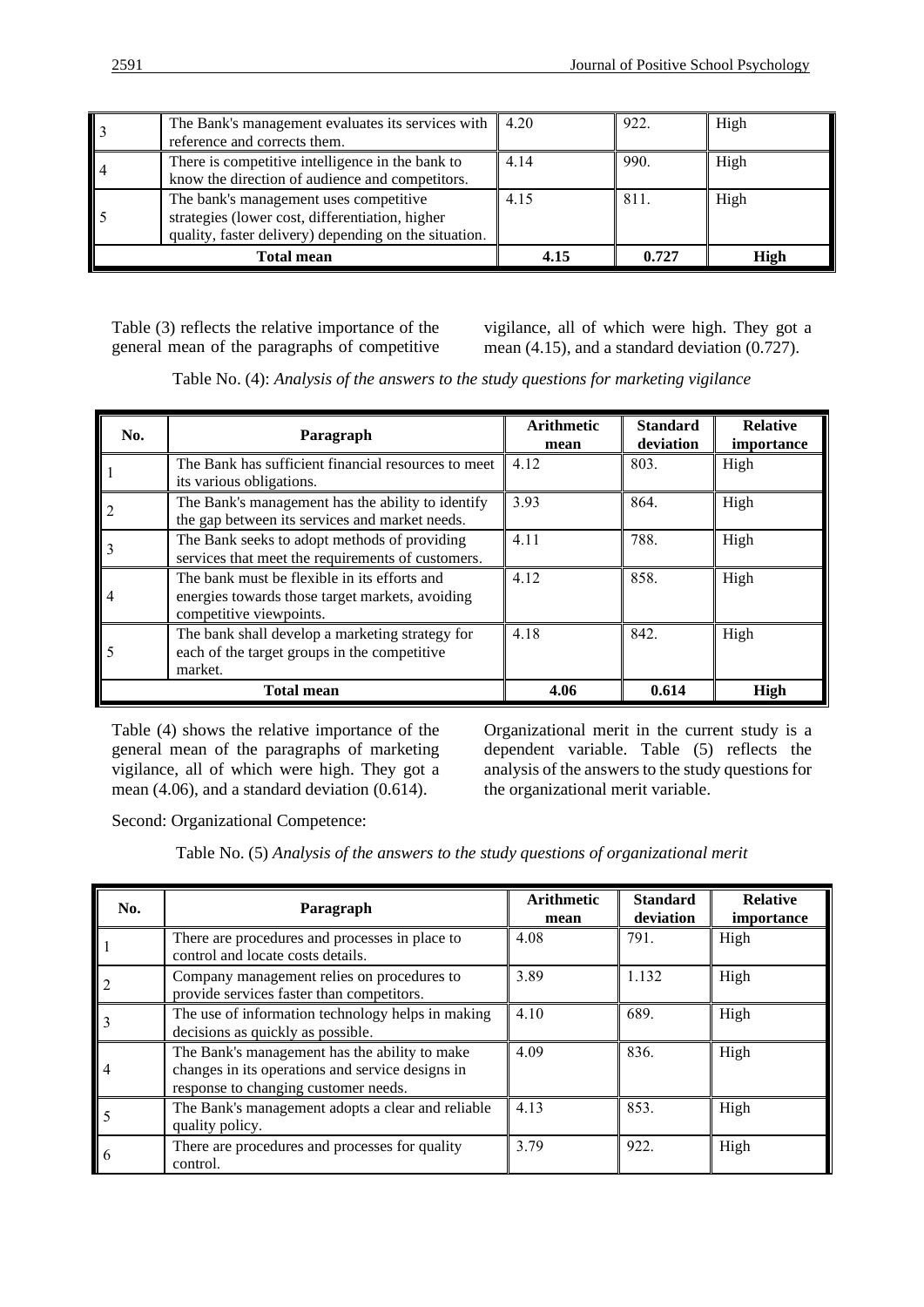| <b>CONTINUES</b><br>`~<br>nean | 7.VI | 500<br>w. | <b>High</b> |
|--------------------------------|------|-----------|-------------|
|                                |      |           |             |

Table (5) shows the relative importance concerning the general average of the items of organizational merit, as they were all high. They got a mean (4.01), and a standard deviation (0.599).

10.2 Reliability:

The study tool's reliability was confirmed by calculating the value of Cronbach's alpha coefficient as shown in Table (6).

Table No. (6) *the internal consistency coefficient's values for the paragraphs of the study tool*

| No.                | <b>Dimension</b>        | Cronbach's<br>alpha |
|--------------------|-------------------------|---------------------|
|                    | Environmental vigilance | 0.843               |
|                    | Technological vigilance | 0.710               |
| $\mathbf{\hat{z}}$ | Competitive vigilance   | 0.874               |
|                    | Marketing vigilance     | 0.727               |
|                    | Strategic vigilance     | 0.916               |
|                    | Organizational merit    | 0.768               |

The results shown in Table No. (6) undoubtedly reflect that the values of the stability coefficient for the paragraphs of the current study ranged between (.925) and (.944). It is also noted that all Cronbach Alpha values exceeded the minimum acceptable percentage for the purposes of statistical analysis.

10.3.Hypotheses Testing:

This section of the study deals with hypotheses testing, as shown in Table (7):

Table (7): *Results of the study's hypotheses testing*

|                   | <b>Dependent</b><br>variable |         | <b>Model</b>   | <b>ANOVA</b> |       |                             |       | Coefficient               |        |       |
|-------------------|------------------------------|---------|----------------|--------------|-------|-----------------------------|-------|---------------------------|--------|-------|
| <b>Hypothesis</b> |                              | $\bf R$ | $\mathbb{R}^2$ | F            | Sig F | <b>Details</b>              | B     | <b>Standar</b><br>d error | T      | Sig t |
| H <sub>o</sub> 1  | organizational<br>merit      | 0.837   | 0.700          | 682.784      | 0.000 | strategic<br>vigilance      | 0.906 | 0.035                     | 26.130 | 0.000 |
| $Ho1-1$           | organizational<br>merit      | 0.653   | 0.426          | 216.778      | 0.000 | environmenta<br>l vigilance | 0.556 | 0.038                     | 14.723 | 0.000 |
| $Ho1-2$           | organizational<br>merit      | 0.719   | 0.517          | 312.313      | 0.000 | technological<br>vigilance  | 0.687 | 0.039                     | 17.672 | 0.000 |
| $Ho1-3$           | organizational<br>merit      | 0.758   | 0.574          | 393.781      | 0.000 | competitive<br>vigilance    | 0.625 | 0.031                     | 19.844 | 0.000 |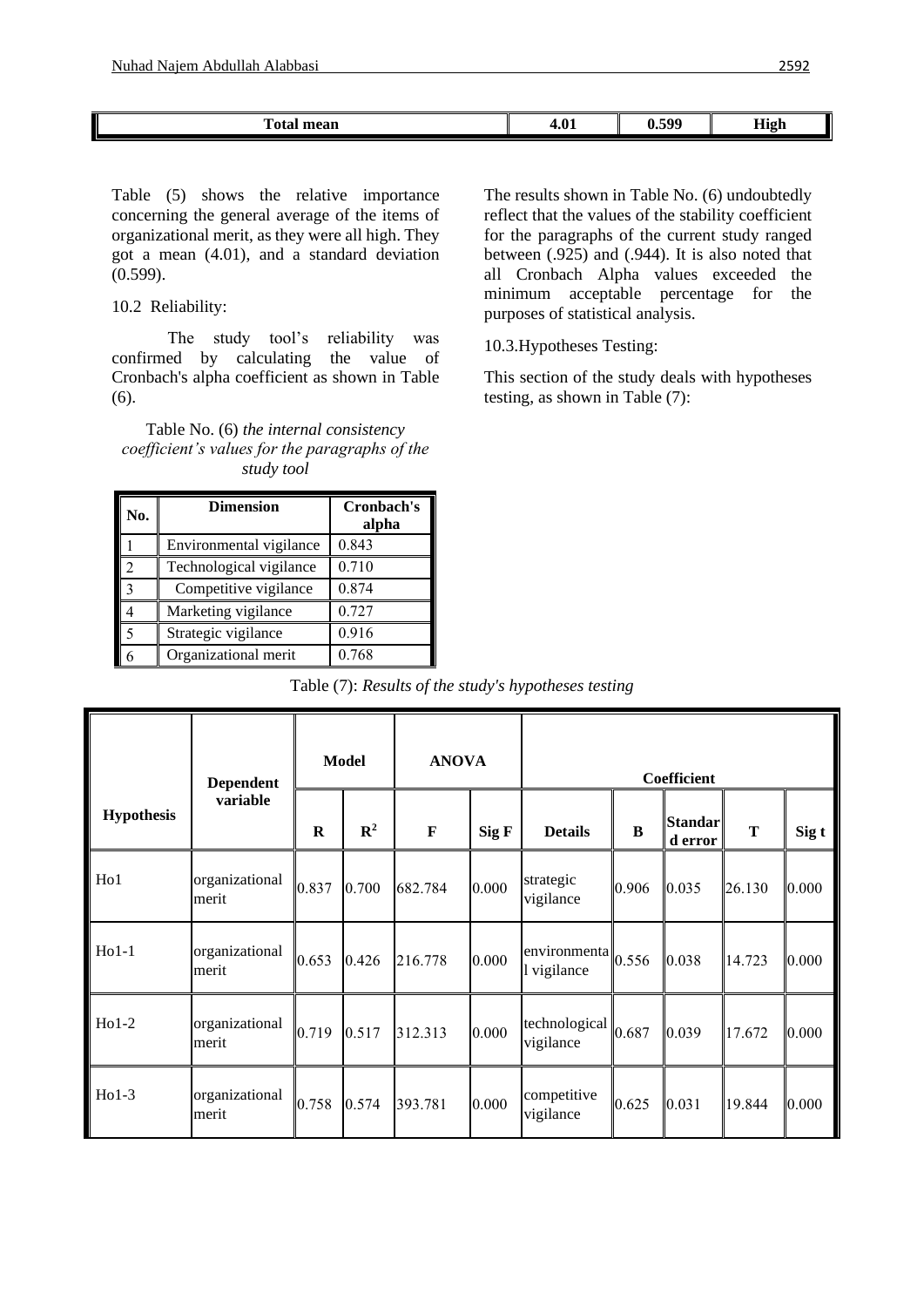| $Ho1-4$ | organizational<br>merit | 0.614 | 0.410 | 203.243 | 0.000 | marketing<br>vigilance | 0.552 | 0.044 | 14.256 | 0.000 |
|---------|-------------------------|-------|-------|---------|-------|------------------------|-------|-------|--------|-------|
|---------|-------------------------|-------|-------|---------|-------|------------------------|-------|-------|--------|-------|

It is evident from Table No. (7) that:

- The first main hypothesis: Ho1: The results shown in the above table prove that the value of  $(R = 0.837)$  and that the value of  $(F)$  reached  $(682.784)$  at a level of confidence  $(Sig = 0.00)$ . As it appears from the coefficients table that the value of  $(B = 0.906)$  with a standard error  $(0.035)$  at a confidence level  $(Sig = 0.00)$ . Therefore, we reject the first main null hypothesis and accept the alternative hypothesis which states that: There is a statistically significant effect at the level of significance ( $\alpha \leq$ 0.05) for strategic vigilance in terms of its dimensions (technological vigilance, environmental vigilance, competitive vigilance, and marketing vigilance) in achieving organizational merit in private banks in Iraq.

- First sub-hypothesis: Ho1-1: The results of the table prove that the value of  $(R = 0.653)$  and that the value of (F) reached (216.778) at a level of confidence ( $Sig = 0.00$ ). It also appears from the coefficients table that the value of  $(B = 0.556)$ with a standard error of (0.038) at the level of confidence ( $\text{Sig} = 0.00$ ). Thus, we reject the first sub-null hypothesis and accept the alternative hypothesis which states that: There is a statistically significant effect at the level of significance ( $\alpha \leq 0.05$ ) for environmental vigilance in achieving organizational merit in private banks in Iraq.

- Second sub-hypothesis: Ho1-2: The results of the table indicate that the value of  $(R = 0.719)$ and that the value of (F) reached (312.313) at a confidence level (Sig  $= 0.00$ ). It also appears from the coefficients table that the value of  $(B =$ 0.687) with a standard error of (0.039) at the level of confidence (Sig  $= 0.00$ ). Therefore, we reject the second sub-null hypothesis and accept the alternative hypothesis which states that: There is a statistically significant effect at the level of significance ( $\alpha \leq 0.05$ ) for technological vigilance in achieving organizational merit in private banks in Iraq.

- Third sub-hypothesis: Ho1-3: The results of the table indicate that the value of  $(R = 0.758)$  and that the value of (F) reached (393.781) at a confidence level (Sig  $= 0.00$ ). It also appears from the coefficients table that the value of  $(B =$ 0.625) with a standard error of (0.031) at the level of confidence (Sig  $= 0.00$ ). Therefore, we reject the third sub-null hypothesis and accept the alternative hypothesis which states that: There is a statistically significant effect at the level of significance ( $\alpha \leq 0.05$ ) for competitive vigilance in achieving organizational merit in private banks in Iraq.

Ho- Fourth sub-hypothesis: Ho1-4: The results of the table indicate that the value of  $(R = 0.614)$ and that the value of (F) reached (203.243) at a confidence level (Sig  $= 0.00$ ). It also appears from the coefficients table that the value of  $(B =$ 0.552) with a standard error of (0.044) at the level of confidence (Sig  $= 0.00$ ). Thus, we reject the fourth sub-null hypothesis and accept the alternative hypothesis which states that: There is a statistically significant effect at the level of significance ( $\alpha \leq 0.05$ ) for marketing vigilance in achieving organizational merit in private banks in Iraq.

## **13. Conclusions and Recommendations:**

## First: Conclusions

1. The results of the analysis showed a significant effect of strategic vigilance concerning all its dimensions (technological vigilance, competitive vigilance, environmental vigilance, and marketing vigilance) in achieving organizational competence in private banks in Iraq.

2. The results reflected a significant effect of environmental vigilance in achieving organizational merit in private banks in Iraq.

3. The results reflected a significant effect of technological vigilance in achieving organizational merit in private banks in Iraq.

4. The results reflected a significant effect of competitive vigilance in achieving organizational merit in private banks in Iraq.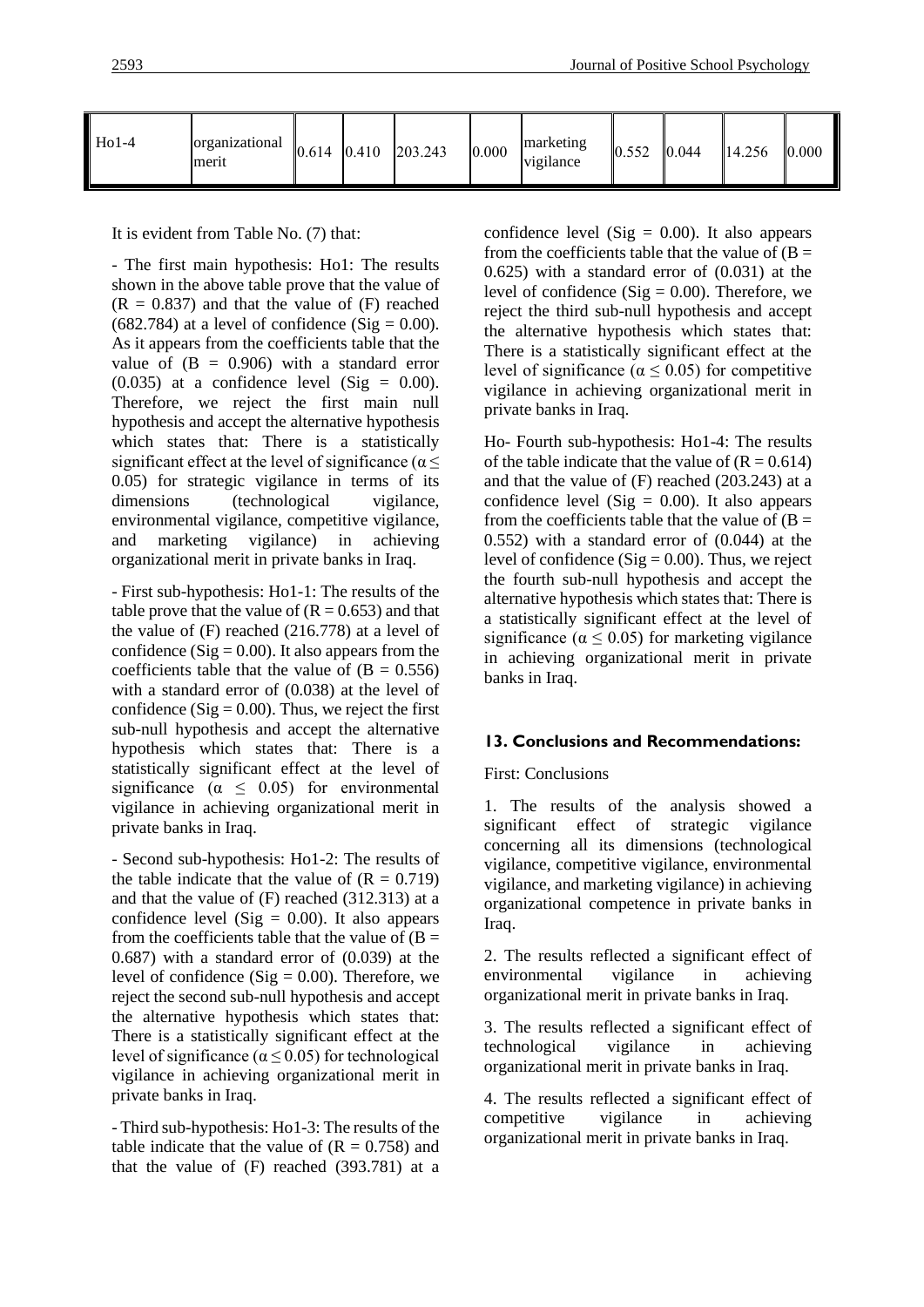5. The results of the analysis showed a statistically significant effect of marketing vigilance in achieving organizational merit in private banks in Iraq.

6. The study reflected the contribution of strategic vigilance and its consistency with the aspirations of managers in the surveyed banks in achieving a fit between organizational capabilities and the reality of competition in achieving organizational merit.

7. Achieving organizational competence requires a comprehensive perspective on the dimensions of vigilance and its components, and the use of informatics in a way that contributes to building organizational competence.

8. The private banks in Iraq are concerned with the requirements of all kinds of strategic vigilance.

9. Private Banks in Iraq monitor and follow up on situational events. This is done through the environmental information they obtain, as well as by working to evaluate their risks and confront them.

10. The private banks in Iraq follow up the movements of other competing companies as well as identify their strengths and weaknesses so as to guarantee their effective presence in the arena of legitimate competition and ultimately achieve excellence over competitors in serving their customers.

Second: Recommendations:

Based on the foregoing, some recommendations can be suggested, which are as follows:

1. The necessity of providing the physical, financial and human means to build the organizational merit system.

2. The private banks in Iraq must follow a culture of strategic vigilance due to its great benefit in the local and international markets.

3. Private Banks in Iraq should adopt a modern information system that has advanced technologies which are capable of collecting data concerning customers as well as updating them on a continuous basis to support decision makers with information that enhances a state of vigilance, caution, self-efficacy and attention to them and the interpretation of weak signals coming from customers.

4. The necessity of the commitment of private banks in Iraq to be vigilant, to activate their activities on a permanent basis, as well as to conduct development programs and courses for employees and for all levels of the administrative hierarchy, including programs and methods of strategic vigilance.

5. Banks must periodically activate a strategy for evaluating their performance, accepting the views and suggestions of customers, and adopting them as a stock of knowledge that is traded to improve performance and raise competitiveness.

6. Bank administrations should attach the dimension of technological vigilance as an important dimension in the search to reach new and developed work systems, considering the information as a source of strength and a competitive balance through which organizational merit can be achieved.

7. One of the pillars of strategic vigilance is to attract experts and follow the philosophy of developing the talents and creative energies of the bank's employees, and adopting this approach to achieve integration of outputs.

# **Reference**

- [1] Alshaer, S. A. (2020). The Effect of Strategic Vigilance on Organizational Ambidexterity in Jordanian Commercial Banks. Modern Applied Science, 14(6).
- [2] Ensaad, R., Gomeri, H., &Ensaad, R. (2020). The Contribution of Information and Communication Technology to give effect to Strategic Vigilance Cell Analysis study in Condor company.
- [3] Fadhiela, S. D., & Ali, F. A. (2018). The role, of strategic vigilance in the operational performance of the banking sector: Field Research in a Sample of Private Banks. European Journal of Business and Management, 10(21), 1-18.
- [4] Hamid, M.L & Ibrahim, S. B. (2019). The Relationship Between Competitive Intelligence and Entrepreneurial Performance By Centralizing Strategic Vigilance Field study of a sample of